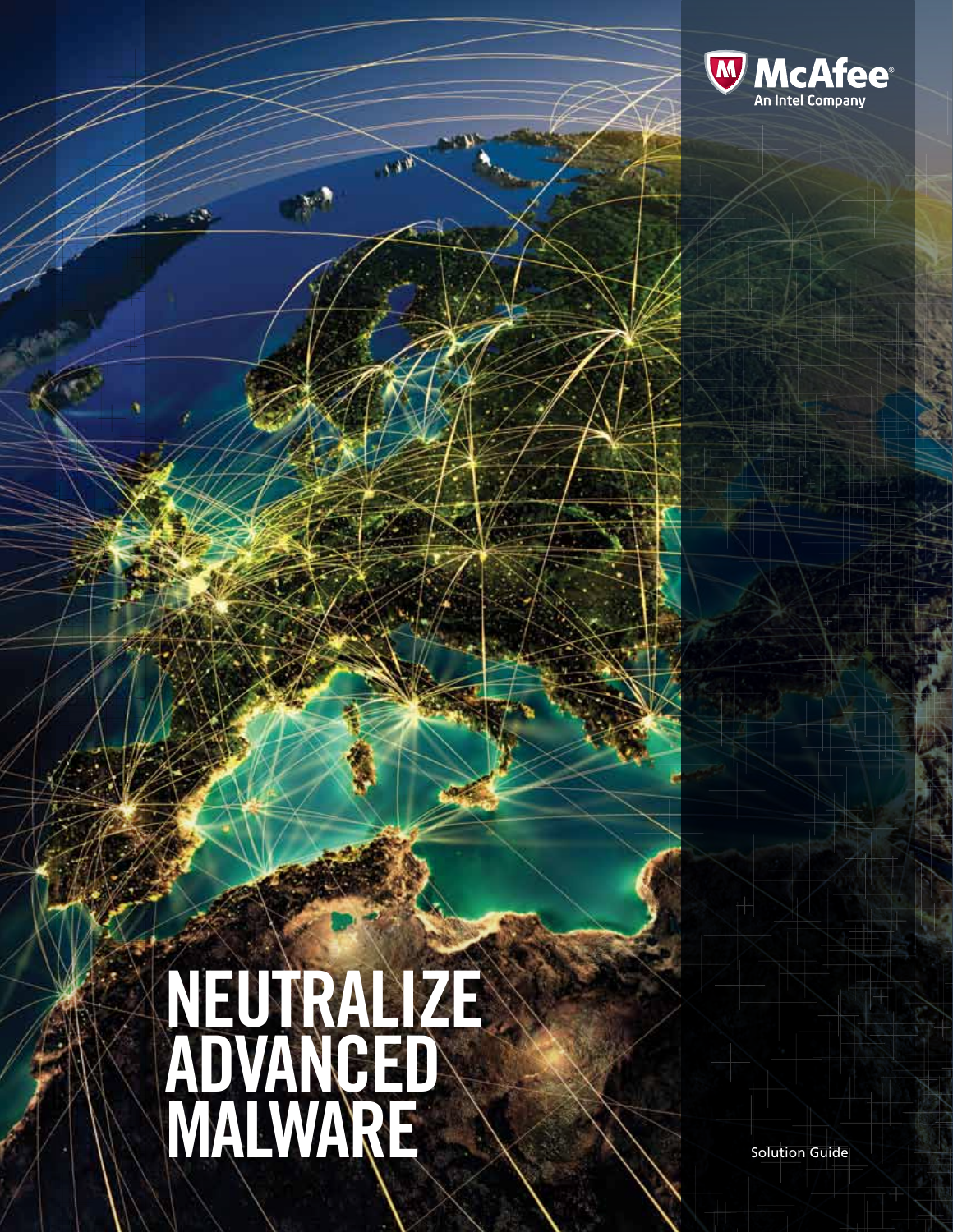# **LEVEL SECURITY CONNECTED REFERENCE ARCHITECTURE 2**

[Malware infiltration and data exfiltration almost always occur over a network. Installation of](http://www.verizonenterprise.com/resources/reports/rp_data-breach-investigations-report-2012_en_xg.pdf)  [malware by a remote attacker after system access was the infection vector 95% of the time.](http://www.verizonenterprise.com/resources/reports/rp_data-breach-investigations-report-2012_en_xg.pdf)



#### Security Connected

centralized, efficient, and<br>
is a set of the set of the set of the set of the set of the set of the set of the set of the set of the set o integration of multiple products, services, and partnerships for centralized, efficient, and<br>effective risk mitigation. Built Security Connected Reference for greater cost effectiveness,<br>and align security strategically and angli secarity strategically<br>with business initiatives. The The Security Connected framework from McAfee enables on more than two decades of proven security practices, the Security Connected approach helps organizations of all sizes and segments—across all geographies—improve security postures, optimize security for greater cost effectiveness, Architecture provides a concrete path from ideas to implementation. Use it to adapt the Security Connected concepts to your unique risks, infrastructure, and business objectives. McAfee is relentlessly focused on finding new ways to keep our customers safe.

*["Within the hacker underground,](http://www.csoonline.com/article/708790/virtual-analysis-misses-a-third-of-malware)  [there are services cybercriminals](http://www.csoonline.com/article/708790/virtual-analysis-misses-a-third-of-malware)  [use to have thousands of](http://www.csoonline.com/article/708790/virtual-analysis-misses-a-third-of-malware)  [malware checked at one time](http://www.csoonline.com/article/708790/virtual-analysis-misses-a-third-of-malware)  [against all the available AV](http://www.csoonline.com/article/708790/virtual-analysis-misses-a-third-of-malware)  [software to determine which](http://www.csoonline.com/article/708790/virtual-analysis-misses-a-third-of-malware)  [crimeware is undetectable.](http://www.csoonline.com/article/708790/virtual-analysis-misses-a-third-of-malware)  [Some services also offer to fix](http://www.csoonline.com/article/708790/virtual-analysis-misses-a-third-of-malware)  [detectable malware."](http://www.csoonline.com/article/708790/virtual-analysis-misses-a-third-of-malware)*<sup>1</sup>

# Adapt Layered Defenses for Comprehensive Malware Protection

#### **Challenges**

Each month brings a new example of a targeted attack against a business, government, or critical infrastructure operator previously considered "invulnerable." At the same time, "money-driven crooks continue to focus more on opportunistic attacks against weaker targets," according to the 2012 Verizon Data Breach Investigations Report. In the Verizon study, 69 percent of events involved malware, and 61 percent involved both malware and hacking techniques.

As more organizations encounter the cost, disruption, and public humiliation of malwareenabled events, more CIOs are asking IT teams to reassess their current and future risks from malware and evaluate their defenses. Today's malware is a malleable tool in the hands of a clever cybercriminal. Malicious code is disguised to look innocent. Code can attack through vulnerabilities and vectors that standard antivirus doesn't monitor or is not designed to catch. Malware adapts to evade static tools and active defenses, varying its timing and execution paths depending on the host.

Commercial malware toolkits have made it simple for these techniques to be part of opportunistic phishing, spam, and bot networks. When the rewards are high enough, the tactics are woven into custom, targeted attacks. Once established within an organization, both generic and custom malware spreads, reaches out to its command and control centers, exfiltrates data, and, in the hands of cyberactivists, looks for ways to disrupt or damage operations. Each hour, day, and month before malware is mitigated is an hour, day, or month that the malware can propagate, evolve, and conceal itself on another host.

#### Why is malware still affecting users?

Most companies depend heavily on two or three layers to defend against malware: an initial line of defense at the Internet gateway, plus a second layer on each desktop or server. Each of these layers must be as sophisticated as the malware. Look for the unexpected—unusual behavior and malicious designs in unknown code.

While inline systems will detect the bulk of malware, it's inevitable that some nasty code will slip through. Few companies have had the resources to deploy specialized monitoring tools and hire malware forensics experts to capture and analyze anomalous code. Typically, nothing happens until a breach or attack is identified—often well after the event through a third party—and specialists are called in to determine what happened where and define a remediation and recovery plan.

#### **Solutions**

Today's layered defense strategy must match the sophistication of modern threats. No individual antimalware product can block all malware infiltration and subsequent activity. Comprehensive malware protection requires enough of the right layers within each asset and within your infrastructure. Just as importantly, these layers must be knit together into a system of systems, sharing data through dynamic processes that work to highlight key events and expedite identification, containment, and remediation.

Reduce vulnerability to opportunistic attacks First, organizations should reduce the attack surface for opportunistic malware by upgrading antimalware in endpoints and network gateways.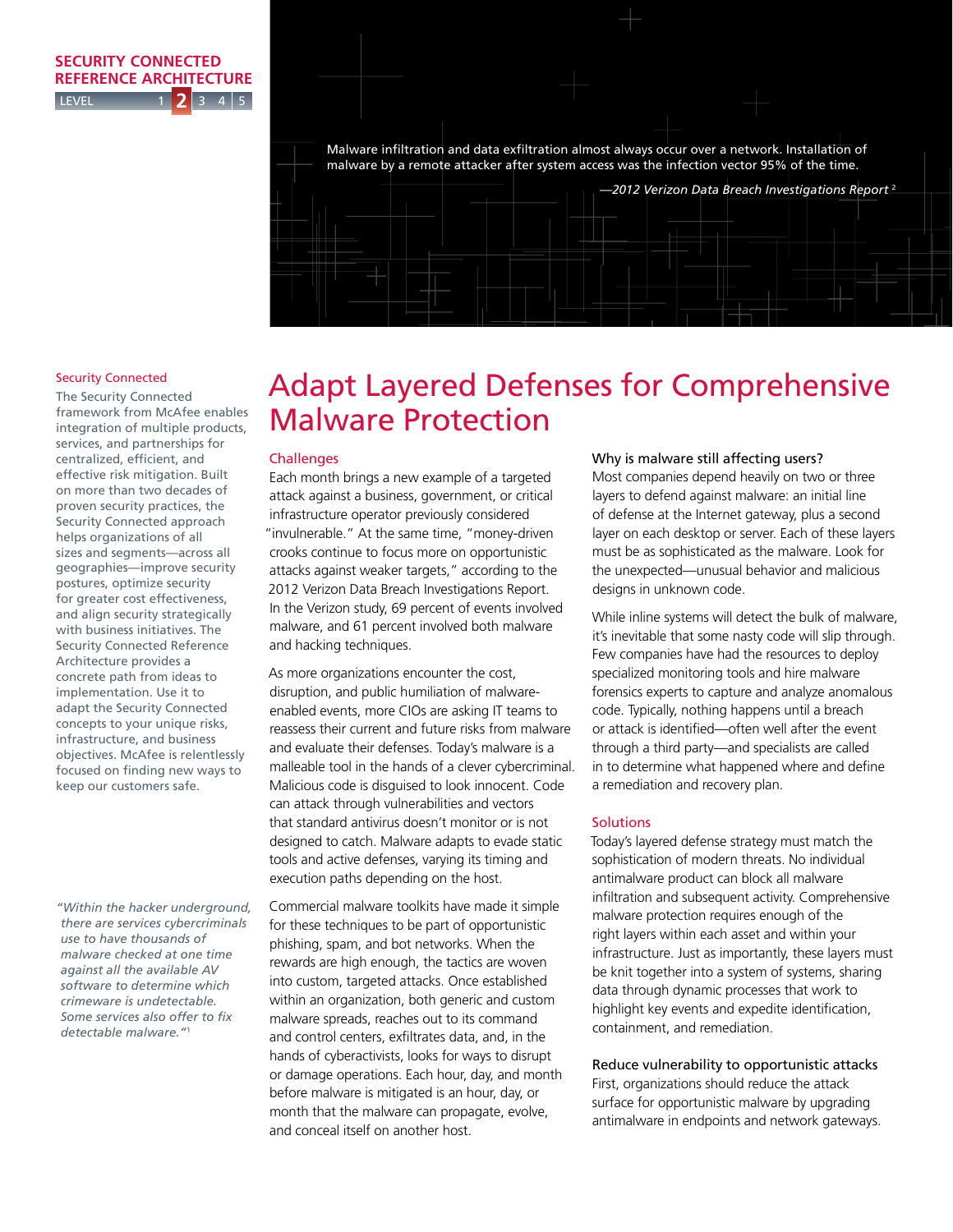

Going beyond signatures, effective antimalware technologies should hunt for known and emerging threats using dynamic detection heuristics and referrals to cloud-based services that constantly correlate breaking threat intelligence from multiple types of sensors and sources. Ideally, endpoint tools will apply context to make a blocking decision: unusual application behavior, activity below the OS layer, or a real-time comparison of a suspicious file to a database that reflects multiple reputation attributes (file, sender/destination IP address). In addition to these techniques, some of today's advanced content gateways and network intrusion prevention systems (IPS) have the processing power and antimalware engines to perform real-time static analysis as well as emulation.

# Add layers of scalable forensic analysis

Any remaining unusual code detected by antimalware should be referred to a dedicated forensic appliance that can perform high-speed analysis and detect subtle malware using both static and dynamic techniques. Forensic appliances can incorporate the static analysis used in advanced content gateways or next-gen IPS systems, and also apply dynamic analysis—sometimes called sandboxing—which runs the code in a safe environment to see what it tries to do. The combination will reveal malicious intent and behavior to quickly confirm a threat.

# Use automation to speed response

If malicious code is confirmed, then the analysis system should tell your other security tools to detect and block that code in the future. The same fingerprint can also be used to track down compromised systems throughout your network for remediation. This is typically a manual process today. However, if you are able to integrate malware response data and processes with system security and network security, you can use automated management workflows to quickly quarantine and remediate compromised hosts.

# Add additional lines of defense

Malware (and the hackers using it) will look for vulnerabilities in laptops, tablets, mobile devices, applications, file servers, and databases. You can reinforce the antimalware on these systems with controls that prevent system exploitation, creation of back doors, rootkit installation, and malware execution if the code is able to install. Common tools include host IPS, application control, vulnerability scanning, realtime kernel protection, and change management monitoring. Add database activity monitoring to protect critical assets in the data center. Integrate these systems together to create a manageable mesh of defenses that improve your resistance to multi-pronged attacks.

# Assume some malware has or will get onto your network

These technical endpoint and network controls should reduce the chance that malware will get in or infect your assets. However, today's best practice is to assume that there are already compromised systems within your network. You must enhance your ability to detect, dissect, and disrupt the actions enabled by this malware by ensuring your security operations center can monitor your environment for malware activity, data exfiltration, and suspicious user behavior.

Given the volume of network traffic, comprehensive malware protection also requires a "Big Data" class security and information event monitoring (SIEM) system that can aggregate, correlate, and mine data from multiple sources: endpoint system logs, network gateways, user directories, inventories of devices entering and leaving the network, and more. With end-to-end visibility, humans can look at patterns and higher-level threat trends while automated systems tackle the tactical defenses.

#### Best Practice Considerations

- • Protect at multiple threat points, including network, endpoint, web, and email, to close all malware attack vectors
- • Incorporate diverse static and dynamic analysis techniques to detect malware using advanced and evasive tactics
- • Layer defenses to provide reinforcing protections that can prevent system compromise and remote access and halt attacks in process
- • Ensure communication and integration between network protection and endpoint protection to enable fast detection and remediation
- • Fuse real-time intelligence into designs to minimize false positives, detect emerging threats, and allow the system of systems to make context-aware decisions
- • Centralize management and monitoring across all protection technologies to lower costs and improve visibility, response, and decision-making